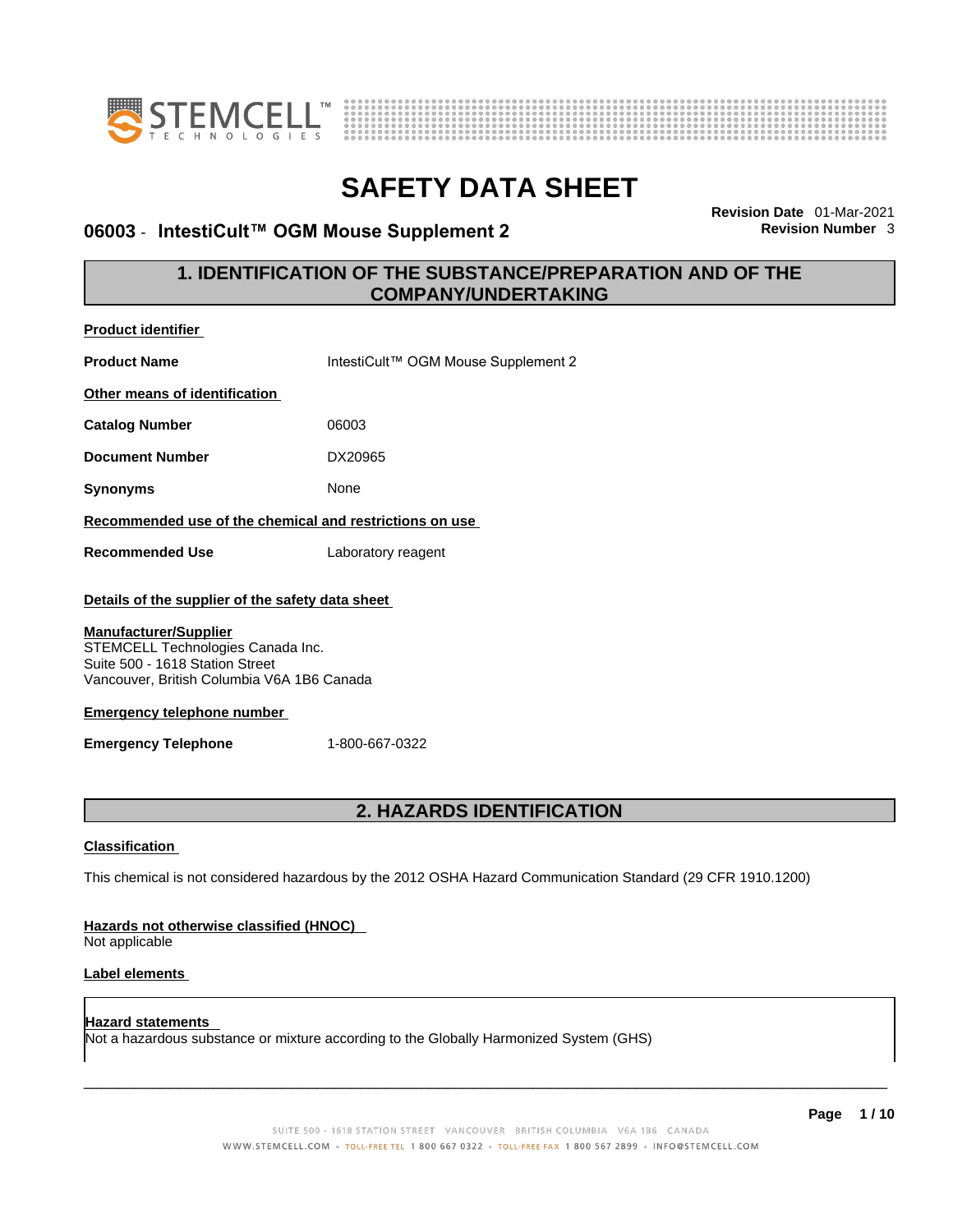



# \_\_\_\_\_\_\_\_\_\_\_\_\_\_\_\_\_\_\_\_\_\_\_\_\_\_\_\_\_\_\_\_\_\_\_\_\_\_\_\_\_\_\_\_\_\_\_\_\_\_\_\_\_\_\_\_\_\_\_\_\_\_\_\_\_\_\_\_\_\_\_\_\_\_\_\_\_\_\_\_\_\_\_\_\_\_\_\_\_\_\_\_\_ **Revision Date** 01-Mar-2021 **06003** - **IntestiCult™ OGM Mouse Supplement 2 Revision Number** 3

The product contains no substances which at their given concentration, are considered to be hazardous to health.

**Appearance** Clear **Physical state** Liquid

**Odor** No information available

**Other Information**  Not applicable

**Unknown acute toxicity** 0 % of the mixture consists of ingredient(s) of unknown toxicity

- 0 % of the mixture consists of ingredient(s) of unknown acute oral toxicity
- 0 % of the mixture consists of ingredient(s) of unknown acute dermal toxicity

0 % of the mixture consists of ingredient(s) of unknown acute inhalation toxicity (gas)

0 % of the mixture consists of ingredient(s) of unknown acute inhalation toxicity (vapor)

0 % of the mixture consists of ingredient(s) of unknown acute inhalation toxicity (dust/mist)

## **3. COMPOSITION/INFORMATION ON INGREDIENTS**

#### **Substance**

Not applicable.

#### **Mixture**

Not a hazardous substance or mixture according to the Globally Harmonized System (GHS)

\*The exact percentage (concentration) of composition has been withheld as a trade secret.

## **4. FIRST AID MEASURES**

#### **Description of first aid measures**

| <b>Inhalation</b>   | Remove to fresh air.                                                                                                    |
|---------------------|-------------------------------------------------------------------------------------------------------------------------|
| Eye contact         | Rinse thoroughly with plenty of water for at least 15 minutes, lifting lower and upper eyelids.<br>Consult a physician. |
| <b>Skin contact</b> | Wash skin with soap and water.                                                                                          |
| Ingestion           | Clean mouth with water and drink afterwards plenty of water.                                                            |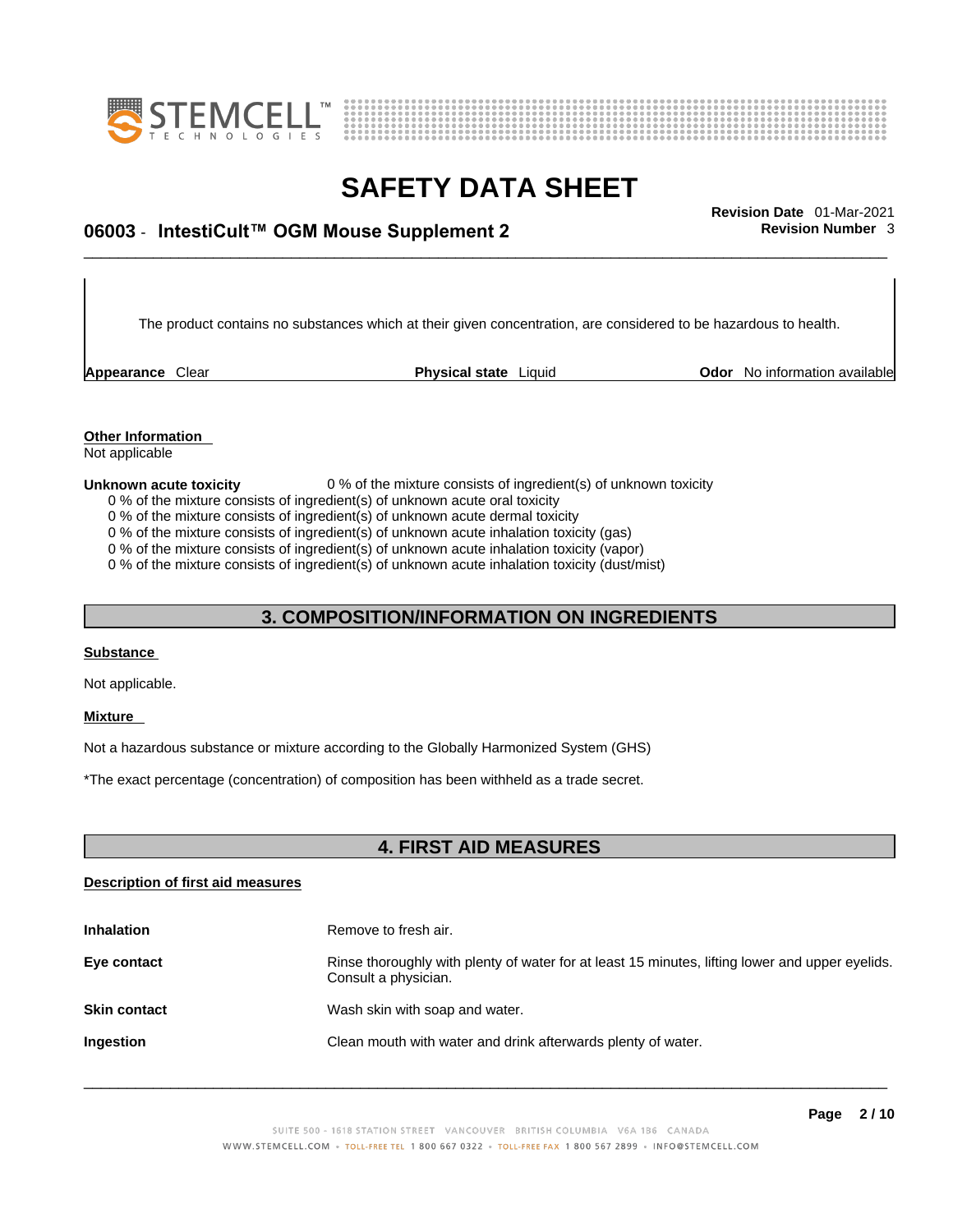



# \_\_\_\_\_\_\_\_\_\_\_\_\_\_\_\_\_\_\_\_\_\_\_\_\_\_\_\_\_\_\_\_\_\_\_\_\_\_\_\_\_\_\_\_\_\_\_\_\_\_\_\_\_\_\_\_\_\_\_\_\_\_\_\_\_\_\_\_\_\_\_\_\_\_\_\_\_\_\_\_\_\_\_\_\_\_\_\_\_\_\_\_\_ **Revision Date** 01-Mar-2021 **06003** - **IntestiCult™ OGM Mouse Supplement 2 Revision Number** 3

| Most important symptoms and effects, both acute and delayed                                                      |                                                                                                                                       |
|------------------------------------------------------------------------------------------------------------------|---------------------------------------------------------------------------------------------------------------------------------------|
| <b>Symptoms</b>                                                                                                  | No information available.                                                                                                             |
|                                                                                                                  | Indication of any immediate medical attention and special treatment needed                                                            |
| Note to physicians                                                                                               | Treat symptomatically.                                                                                                                |
|                                                                                                                  |                                                                                                                                       |
|                                                                                                                  | <b>5. FIRE-FIGHTING MEASURES</b>                                                                                                      |
| <b>Suitable Extinguishing Media</b>                                                                              | Use extinguishing measures that are appropriate to local circumstances and the<br>surrounding environment.                            |
| Unsuitable extinguishing media                                                                                   | CAUTION: Use of water spray when fighting fire may be inefficient.                                                                    |
| Specific hazards arising from the<br>chemical                                                                    | No information available.                                                                                                             |
| <b>Explosion data</b><br><b>Sensitivity to Mechanical Impact None.</b><br><b>Sensitivity to Static Discharge</b> | None.                                                                                                                                 |
| Special protective equipment for<br>fire-fighters                                                                | Firefighters should wear self-contained breathing apparatus and full firefighting turnout<br>gear. Use personal protection equipment. |

## **6. ACCIDENTAL RELEASE MEASURES**

#### **Personal precautions, protective equipment and emergency procedures**

| <b>Personal precautions</b>                          | Ensure adequate ventilation.                                                         |  |
|------------------------------------------------------|--------------------------------------------------------------------------------------|--|
| <b>Environmental precautions</b>                     |                                                                                      |  |
| <b>Environmental precautions</b>                     | See Section 12 for additional Ecological Information.                                |  |
| Methods and material for containment and cleaning up |                                                                                      |  |
| <b>Methods for containment</b>                       | Prevent further leakage or spillage if safe to do so.                                |  |
| Methods for cleaning up                              | Pick up and transfer to properly labeled containers.                                 |  |
| <b>Prevention of secondary hazards</b>               | Clean contaminated objects and areas thoroughly observing environmental regulations. |  |
|                                                      |                                                                                      |  |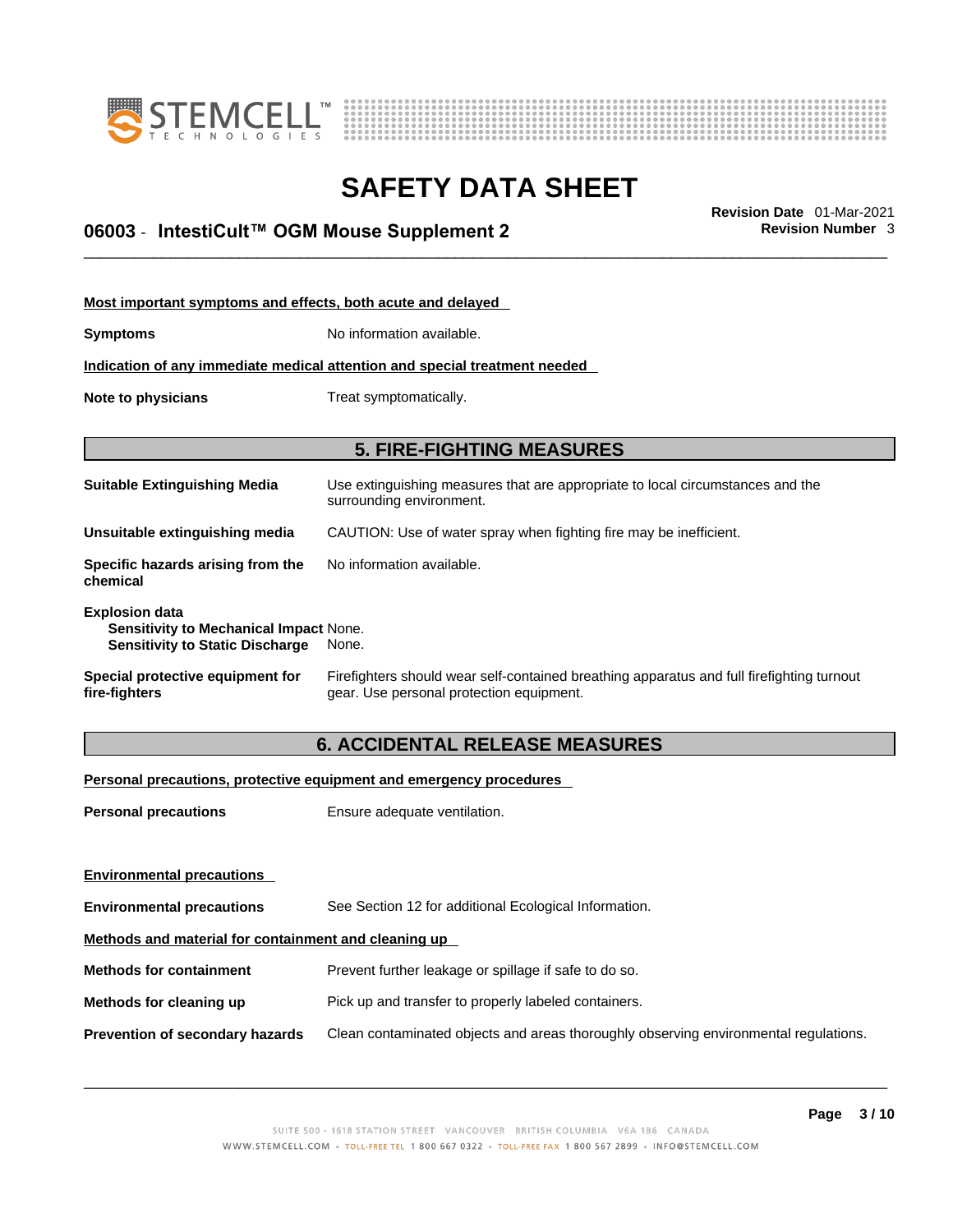



# \_\_\_\_\_\_\_\_\_\_\_\_\_\_\_\_\_\_\_\_\_\_\_\_\_\_\_\_\_\_\_\_\_\_\_\_\_\_\_\_\_\_\_\_\_\_\_\_\_\_\_\_\_\_\_\_\_\_\_\_\_\_\_\_\_\_\_\_\_\_\_\_\_\_\_\_\_\_\_\_\_\_\_\_\_\_\_\_\_\_\_\_\_ **Revision Date** 01-Mar-2021 **06003** - **IntestiCult™ OGM Mouse Supplement 2 Revision Number** 3

**7. HANDLING AND STORAGE Precautions for safe handling Advice on safe handling** Handle in accordance with good industrial hygiene and safety practice. **Conditions for safe storage, including any incompatibilities Storage Conditions** Store in accordance with information listed on the Product Information Sheet (PIS). **8. EXPOSURE CONTROLS/PERSONAL PROTECTION Control parameters Exposure Limits** This product, as supplied, does not contain any hazardous materials with occupational exposure limits established by the region specific regulatory bodies. **Appropriate engineering controls Engineering controls** Showers Eyewash stations Ventilation systems. **Individual protection measures, such as personal protective equipment Eye/face protection** No special protective equipment required. **Skin and body protection** No special protective equipment required. **Respiratory protection** No protective equipment is needed under normal use conditions. If exposure limits are exceeded or irritation is experienced, ventilation and evacuation may be required. **General hygiene considerations** Handle in accordance with good industrial hygiene and safety practice.

## **9. PHYSICAL AND CHEMICAL PROPERTIES**

**Information on basic physical and chemical properties Physical state** Liquid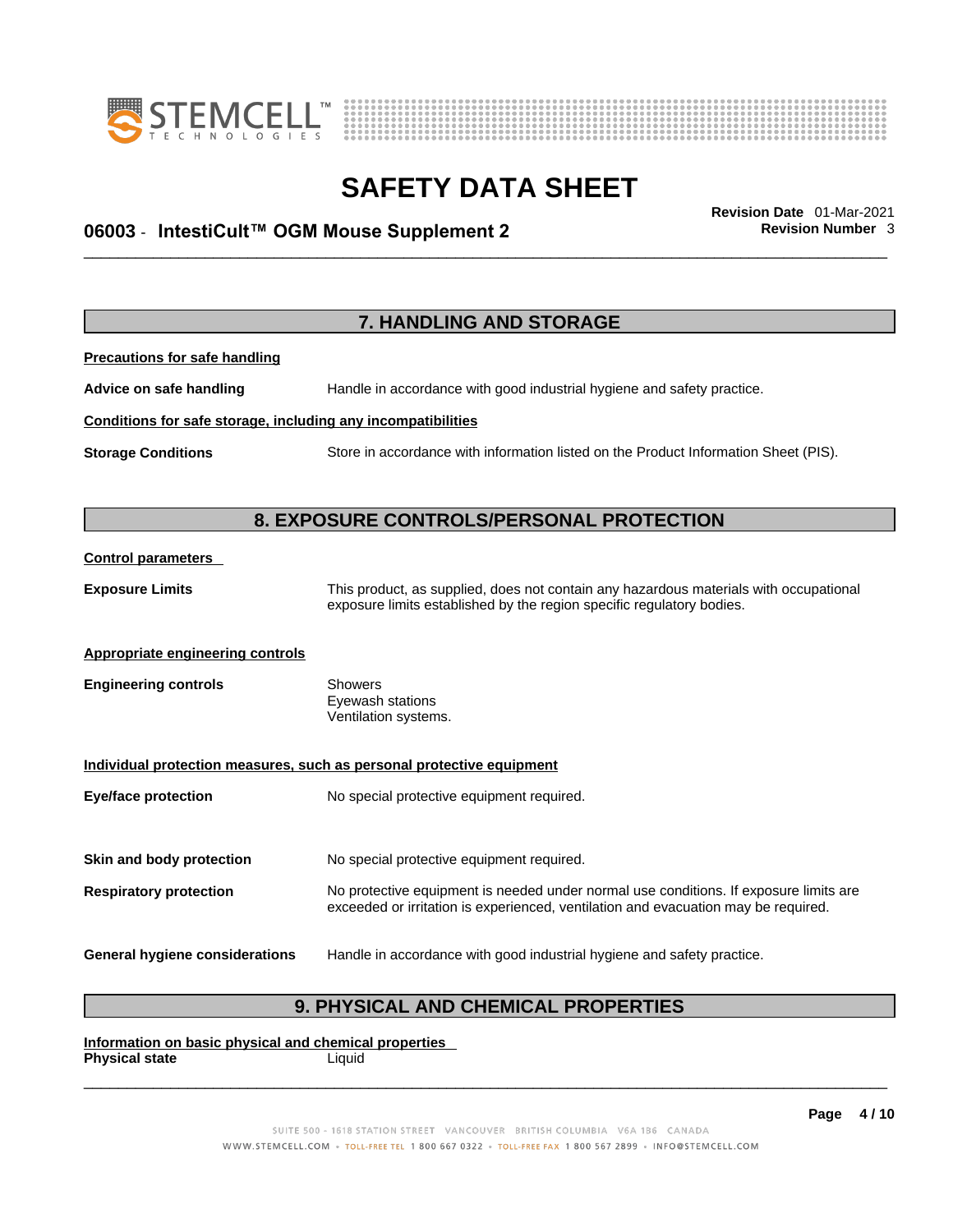



# \_\_\_\_\_\_\_\_\_\_\_\_\_\_\_\_\_\_\_\_\_\_\_\_\_\_\_\_\_\_\_\_\_\_\_\_\_\_\_\_\_\_\_\_\_\_\_\_\_\_\_\_\_\_\_\_\_\_\_\_\_\_\_\_\_\_\_\_\_\_\_\_\_\_\_\_\_\_\_\_\_\_\_\_\_\_\_\_\_\_\_\_\_ **Revision Date** 01-Mar-2021 **06003** - **IntestiCult™ OGM Mouse Supplement 2 Revision Number** 3

**Appearance Clear** 

| гторену                          |   |
|----------------------------------|---|
| рH                               | N |
| Melting point / freezing point   | Ν |
| Boiling point / boiling range    | Ν |
| <b>Flash point</b>               | Ν |
| <b>Evaporation rate</b>          | Ν |
| Flammability (solid, gas)        | Ν |
| <b>Flammability Limit in Air</b> |   |
| <b>Upper flammability limit:</b> | Ν |
| Lower flammability limit:        | Ν |
| Vapor pressure                   | Ν |
| Vapor density                    | Ν |
| <b>Relative density</b>          | Ν |
| <b>Water solubility</b>          | Ν |
| Solubility in other solvents     | Ν |
| <b>Partition coefficient</b>     | Ν |
| <b>Autoignition temperature</b>  | Ν |
| <b>Decomposition temperature</b> | Ν |
| <b>Kinematic viscosity</b>       | Ν |
| <b>Dynamic viscosity</b>         | Ν |
| <b>Explosive properties</b>      | Ν |
| <b>Oxidizing properties</b>      | Ν |
| <b>Other Information</b>         |   |

**Color 2008** No information available<br> **Odor** No information available<br>
No information available **Odor No information available**<br> **Odor threshold No information available No information available** 

**Explosive properties** No information available **Oxidizing properties** No information available **Prophendical Analysis of Albert Andrews**<br>No data available None known **Melting point / freezing point** No data available None known **Boiling point / boiling range** No data available None known **Flash point** No data available None known **Francisc Available Mone known**<br>**Redistance in the Available None known Flammability (solid, gas)** No data available None known **Upper flammability limit:** No data available **Lower flammability limit:** No data available **Vo data available None known<br>No data available None known Vo data available None known<br>No data available None known Relative** Available **No data available None known Solution Colubility in** *solution* and *solvents* None known **Partition Partition Coefficient** Coefficient **Roberts** None known **Autoignition temperature** No data available None known **No data available Kingmatical Americans** Avis None known **Dynamics** None known None known

**Softening point**<br> **Molecular weight**<br> **Molecular weight**<br> **Molecular weight**<br> **Molecular weight No information available Molecular formula** No information available **VOC Content (%)**<br>
Liquid Density<br>
No information available<br>
No information available **No information available Bulk density No information available** 

### **Property CONSIDERENT VALUES PROPERTY Remarks • Method**

**Flammability Limit in Air** None known

## **10. STABILITY AND REACTIVITY**

| <b>Reactivity</b>                                                       | No information available.                 |
|-------------------------------------------------------------------------|-------------------------------------------|
| <b>Chemical stability</b>                                               | Stable under normal conditions.           |
| <b>Possibility of hazardous reactions</b> None under normal processing. |                                           |
| <b>Conditions to avoid</b>                                              | None known based on information supplied. |
| Incompatible materials                                                  | None known based on information supplied. |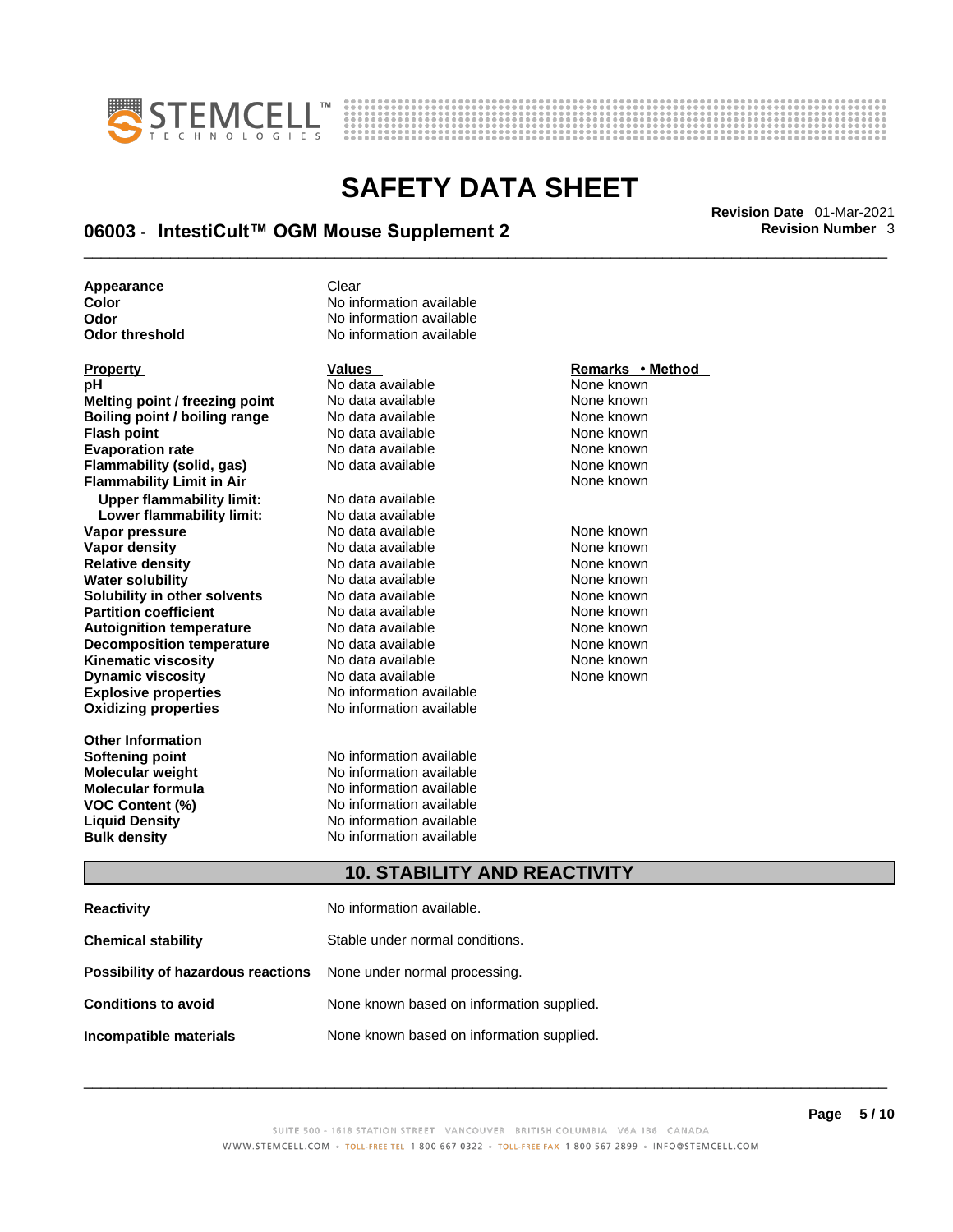



# \_\_\_\_\_\_\_\_\_\_\_\_\_\_\_\_\_\_\_\_\_\_\_\_\_\_\_\_\_\_\_\_\_\_\_\_\_\_\_\_\_\_\_\_\_\_\_\_\_\_\_\_\_\_\_\_\_\_\_\_\_\_\_\_\_\_\_\_\_\_\_\_\_\_\_\_\_\_\_\_\_\_\_\_\_\_\_\_\_\_\_\_\_ **Revision Date** 01-Mar-2021 **06003** - **IntestiCult™ OGM Mouse Supplement 2 Revision Number** 3

**Hazardous decomposition products** None known based on information supplied.

## **11. TOXICOLOGICAL INFORMATION**

**Information on likely routes of exposure**

**Product Information**

| Specific test data for the substance or mixture is not available.                                                                                                                                                                                                                                                                                                                                                                                                                                                                                                                                                       |
|-------------------------------------------------------------------------------------------------------------------------------------------------------------------------------------------------------------------------------------------------------------------------------------------------------------------------------------------------------------------------------------------------------------------------------------------------------------------------------------------------------------------------------------------------------------------------------------------------------------------------|
| Specific test data for the substance or mixture is not available.                                                                                                                                                                                                                                                                                                                                                                                                                                                                                                                                                       |
| Specific test data for the substance or mixture is not available.                                                                                                                                                                                                                                                                                                                                                                                                                                                                                                                                                       |
| Specific test data for the substance or mixture is not available.                                                                                                                                                                                                                                                                                                                                                                                                                                                                                                                                                       |
| Symptoms related to the physical, chemical and toxicological characteristics                                                                                                                                                                                                                                                                                                                                                                                                                                                                                                                                            |
| No information available.                                                                                                                                                                                                                                                                                                                                                                                                                                                                                                                                                                                               |
|                                                                                                                                                                                                                                                                                                                                                                                                                                                                                                                                                                                                                         |
| 0 % of the mixture consists of ingredient(s) of unknown toxicity<br>0 % of the mixture consists of ingredient(s) of unknown acute oral toxicity<br>0 % of the mixture consists of ingredient(s) of unknown acute dermal toxicity<br>0 % of the mixture consists of ingredient(s) of unknown acute inhalation toxicity (gas)<br>0 % of the mixture consists of ingredient(s) of unknown acute inhalation toxicity (vapor)<br>0 % of the mixture consists of ingredient(s) of unknown acute inhalation toxicity (dust/mist)<br>Delayed and immediate effects as well as chronic effects from short and long-term exposure |
|                                                                                                                                                                                                                                                                                                                                                                                                                                                                                                                                                                                                                         |

| <b>Skin corrosion/irritation</b>                                | No information available. |
|-----------------------------------------------------------------|---------------------------|
| <b>Product Information</b>                                      |                           |
| Serious eye damage/eye irritation<br><b>Product Information</b> | No information available. |
| Respiratory or skin sensitization<br><b>Product Information</b> | No information available. |
| <b>Germ cell mutagenicity</b>                                   | No information available. |
|                                                                 |                           |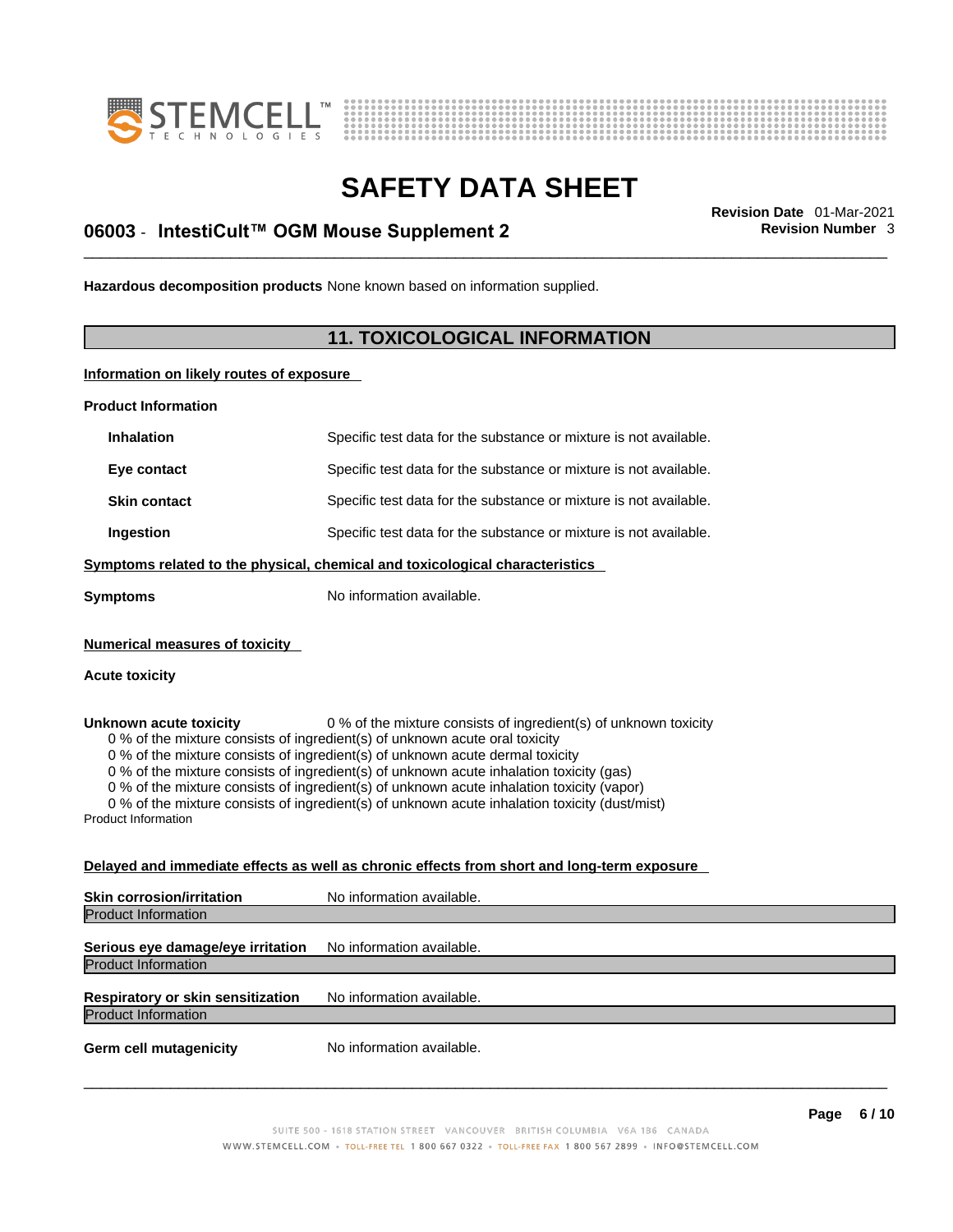



# \_\_\_\_\_\_\_\_\_\_\_\_\_\_\_\_\_\_\_\_\_\_\_\_\_\_\_\_\_\_\_\_\_\_\_\_\_\_\_\_\_\_\_\_\_\_\_\_\_\_\_\_\_\_\_\_\_\_\_\_\_\_\_\_\_\_\_\_\_\_\_\_\_\_\_\_\_\_\_\_\_\_\_\_\_\_\_\_\_\_\_\_\_ **Revision Date** 01-Mar-2021 **06003** - **IntestiCult™ OGM Mouse Supplement 2 Revision Number** 3

| Product Information                    |                                                                                                                    |
|----------------------------------------|--------------------------------------------------------------------------------------------------------------------|
| Carcinogenicity                        | No information available.                                                                                          |
| <b>Reproductive toxicity</b>           | No information available.                                                                                          |
|                                        | <b>Product Information</b>                                                                                         |
| <b>STOT - single exposure</b>          | No information available.                                                                                          |
|                                        | <b>Product Information</b>                                                                                         |
| <b>STOT - repeated exposure</b>        | No information available.                                                                                          |
|                                        | <b>Product Information</b>                                                                                         |
| <b>Aspiration hazard</b>               | No information available.                                                                                          |
|                                        | <b>12. ECOLOGICAL INFORMATION</b>                                                                                  |
| <b>Ecotoxicity</b>                     |                                                                                                                    |
|                                        | <b>Product Information</b>                                                                                         |
| <b>Persistence and degradability</b>   | No information available.                                                                                          |
| <b>Bioaccumulation</b>                 | There is no data for this product.                                                                                 |
| Other adverse effects                  | No information available.                                                                                          |
|                                        | <b>13. DISPOSAL CONSIDERATIONS</b>                                                                                 |
|                                        |                                                                                                                    |
| <b>Waste treatment methods</b>         |                                                                                                                    |
| Waste from residues/unused<br>products | Dispose of in accordance with local regulations. Dispose of waste in accordance with<br>environmental legislation. |
| <b>Contaminated packaging</b>          | Do not reuse empty containers.                                                                                     |
|                                        |                                                                                                                    |

## **14. TRANSPORT INFORMATION**

DOT Not regulated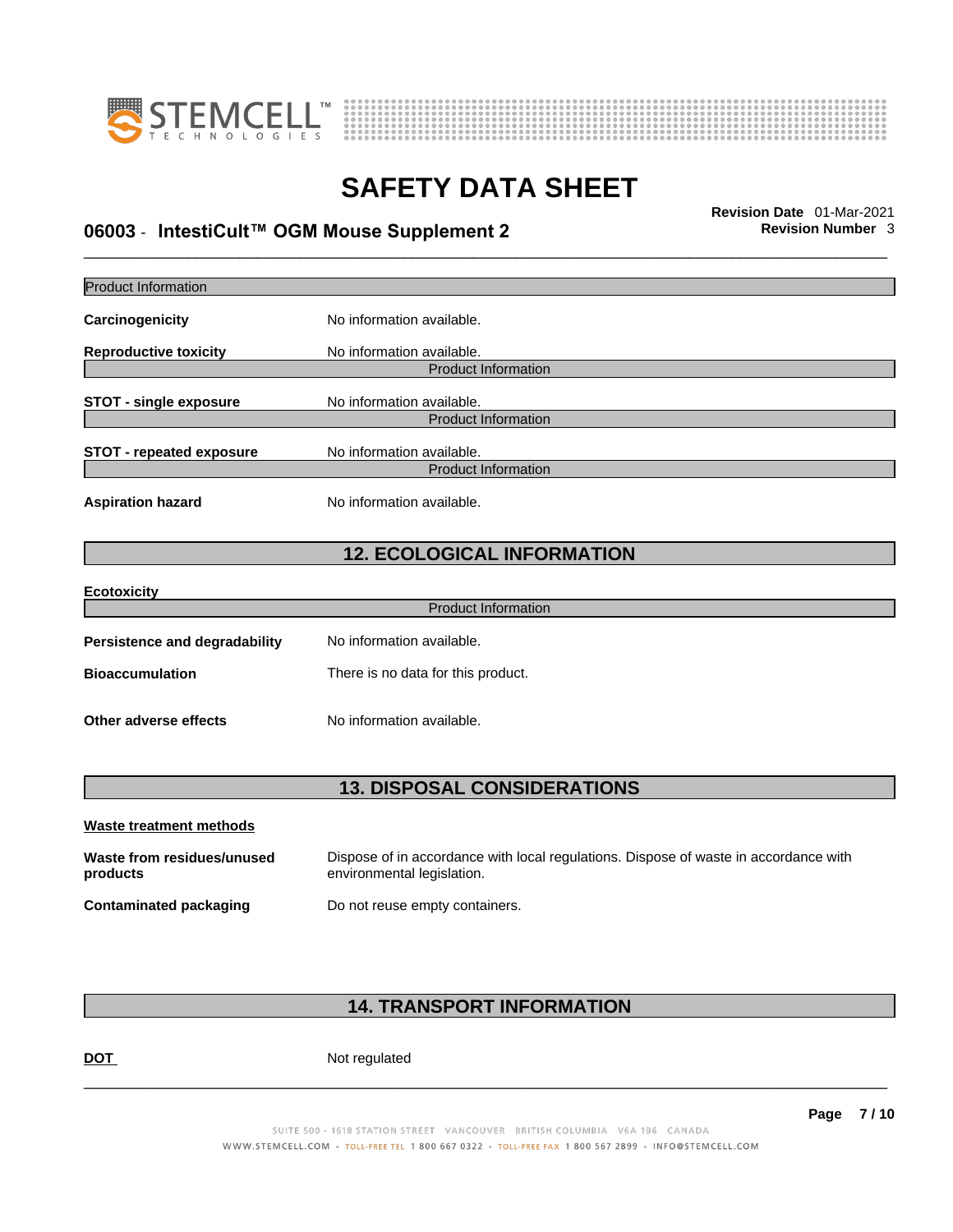



# \_\_\_\_\_\_\_\_\_\_\_\_\_\_\_\_\_\_\_\_\_\_\_\_\_\_\_\_\_\_\_\_\_\_\_\_\_\_\_\_\_\_\_\_\_\_\_\_\_\_\_\_\_\_\_\_\_\_\_\_\_\_\_\_\_\_\_\_\_\_\_\_\_\_\_\_\_\_\_\_\_\_\_\_\_\_\_\_\_\_\_\_\_ **Revision Date** 01-Mar-2021 **06003** - **IntestiCult™ OGM Mouse Supplement 2 Revision Number** 3

| TDG         | Not regulated |
|-------------|---------------|
| <b>MEX</b>  | Not regulated |
| ICAO (air)  | Not regulated |
| <b>IATA</b> | Not regulated |
| <b>IMDG</b> | Not regulated |
| <b>RID</b>  | Not regulated |
| <b>ADR</b>  | Not regulated |
| <b>ADN</b>  | Not regulated |
|             |               |

### **15. REGULATORY INFORMATION**

| <b>International Inventories</b> |                 |  |
|----------------------------------|-----------------|--|
| <b>TSCA</b>                      | Does not comply |  |
| <b>DSL/NDSL</b>                  | Does not comply |  |
| <b>EINECS/ELINCS</b>             | Does not comply |  |
| <b>ENCS</b>                      | Does not comply |  |
| <b>IECSC</b>                     | Does not comply |  |
| <b>KECL</b>                      | Does not comply |  |
| <b>PICCS</b>                     | Does not comply |  |
| <b>AICS</b>                      | Does not comply |  |
|                                  |                 |  |

 **Legend:** 

 **TSCA** - United States Toxic Substances Control Act Section 8(b) Inventory

 **DSL/NDSL** - Canadian Domestic Substances List/Non-Domestic Substances List

 **EINECS/ELINCS** - European Inventory of Existing Chemical Substances/European List of Notified Chemical Substances

 **ENCS** - Japan Existing and New Chemical Substances

 **IECSC** - China Inventory of Existing Chemical Substances

 **KECL** - Korean Existing and Evaluated Chemical Substances

 **PICCS** - Philippines Inventory of Chemicals and Chemical Substances

 **AICS** - Australian Inventory of Chemical Substances

#### **US Federal Regulations**

#### **SARA 313**

Section 313 of Title III of the Superfund Amendments and Reauthorization Act of 1986 (SARA). This product does not contain any chemicals which are subject to the reporting requirements of the Act and Title 40 of the Code of Federal Regulations, Part 372.

| No |  |
|----|--|
| No |  |
|    |  |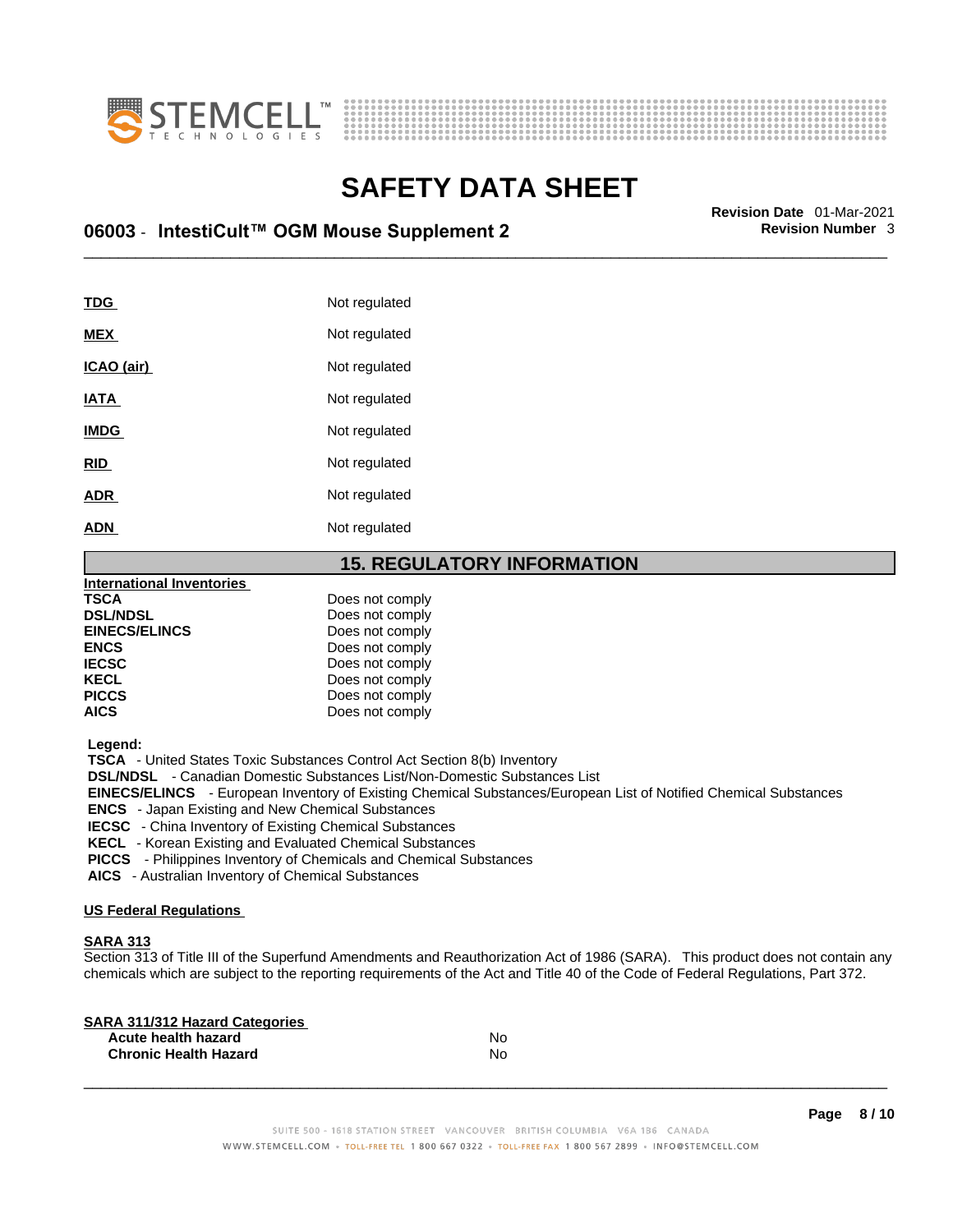



# \_\_\_\_\_\_\_\_\_\_\_\_\_\_\_\_\_\_\_\_\_\_\_\_\_\_\_\_\_\_\_\_\_\_\_\_\_\_\_\_\_\_\_\_\_\_\_\_\_\_\_\_\_\_\_\_\_\_\_\_\_\_\_\_\_\_\_\_\_\_\_\_\_\_\_\_\_\_\_\_\_\_\_\_\_\_\_\_\_\_\_\_\_ **Revision Date** 01-Mar-2021 **06003** - **IntestiCult™ OGM Mouse Supplement 2 Revision Number** 3

| <b>Fire hazard</b>                | No |
|-----------------------------------|----|
| Sudden release of pressure hazard | No |
| <b>Reactive Hazard</b>            | No |

#### **CWA (Clean WaterAct)**

This product does not contain any substances regulated as pollutants pursuant to the Clean Water Act (40 CFR 122.21 and 40 CFR 122.42).

#### **CERCLA**

This material, as supplied, does not contain any substances regulated as hazardous substances under the Comprehensive Environmental Response Compensation and Liability Act (CERCLA) (40 CFR 302) or the Superfund Amendments and Reauthorization Act (SARA) (40 CFR 355). There may be specific reporting requirements at the local, regional, or state level pertaining to releases of this material.

#### **US State Regulations**

#### **California Proposition 65**

This product does not contain any Proposition 65 chemicals.

#### **U.S. State Right-to-Know Regulations**

#### **US State Regulations**

| Chemical name                  | New Jersey | <b>Massachusetts</b> | Pennsylvania |
|--------------------------------|------------|----------------------|--------------|
| Water<br>7732-18-5             |            |                      |              |
| Trade secret                   |            |                      |              |
| Hydrochloric acid<br>7647-01-0 |            |                      |              |

#### **U.S. EPA Label Information**

**EPA Pesticide Registration Number** Not applicable

### **16. OTHER INFORMATION, INCLUDING DATE OF PREPARATION OF THE LAST REVISION**

| Prepared By,                       | Quality Control. STEMCELL Technologies Canada Inc. |
|------------------------------------|----------------------------------------------------|
| <b>Revision Date</b>               | 01-Mar-2021                                        |
| <b>Revision Note</b><br>Disclaimer | No information available.                          |